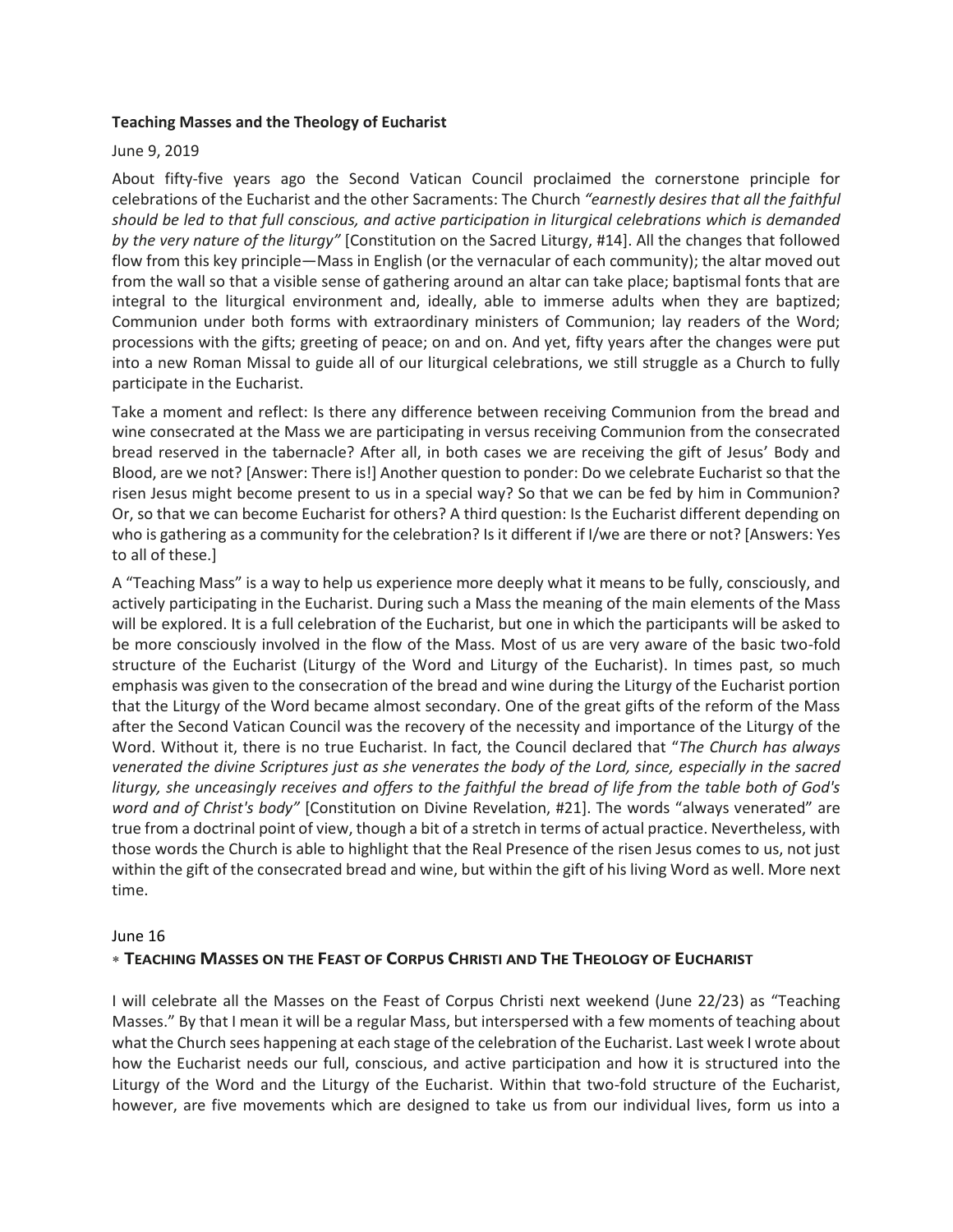community celebrating Eucharist, and leading us to become Eucharist in our daily lives. Each movement builds on the previous ones in such a way that it becomes clear, from a liturgical perspective, that the high point of the Mass is not the consecration or the reception of Communion, but being sent forth to be Eucharist—to be the Body broken and Blood outpoured—for the salvation and unity of all humanity. Each of these five dynamic movements requires for the community to experience the full reality of Eucharist, our conscious and active participation. The five movements are: 1) the risen Jesus invites us and so we gather in his name; 2) Jesus becomes for us a living Word which shatters and shapes us; 3) through thanksgiving and praise we join the offering of our lives to his once-for all offering of himself in his death and resurrection; 4) He gives his Body and Blood to us in Communion and so we take and eat and drink; and 5) He sends us forth to be his living presence in the world.

WE GATHER at the invitation of the risen Jesus. It is wonderful to arrive a bit early and pray, but whenever we get there, just take a moment to say "Yes" to the Lord's invitation, bless yourself with the holy water of discipleship (that is why the baptismal font is near the main entrance rather than simply holy water fonts), greet people, join in the Opening Hymn and responses. Everything up through the Opening Collect (Prayer) is designed to take the many who are there and gather them into one worshipping community. And please let us always remember: it is the risen Jesus who is inviting us! Secondly, WE LISTEN to the Word of God who touches our heart during the Liturgy of the Word. We listen not so much with minds as with our hearts for the living Word that Jesus wants to plant within us. It is good to prepare by reflecting on the readings ahead of time. We participate also through our responses, especially singing

## June 23, 2019

# **\* TEACHING MASSES THIS WEEKEND AND THE THEOLOGY OF EUCHARIST**

Some wrap-up thoughts on full participation at Eucharist. Please see the previous two bulletins for the other columns on the Teaching Mass. Because we as Catholics believe so certainly that there is a Real Presence of the risen Lord in his Body and Blood at the Eucharist, we sometimes neglect or do not pay attention to the many ways the Mass invites us to full, conscious and intentional participation. Yes, the Lord becomes present in the gift of his sacramental Body and Blood if we celebrate properly and with right intention. But there is a possibility of even greater transformation of the community at prayer if everyone enters fully into participation at the Mass. It is so easy to just "go through the motions" if we forget to remind ourselves that each of us is an essential part of what is taking place at each Mass. There are over fifty places in the liturgy that invite everyone present to some type of verbal or sung response, gesture, time of quiet reflection, or other way of actively participating. To enter purposefully into all of these moments both opens us more fully to what God wants to do in us at the Eucharist and energizes the whole community.

Here are three practices that I believe would make a difference in how we experience Eucharist at St. Regis.

- 1) For those who are able to do so, prepare for the readings ahead of time. It makes it so much more likely that we will be open to the Word of God touching our hearts at Mass if we have read and reflected on the readings ahead of time. Remember: we have Sunday's Word books at each entrance. They can be used before Mass to prepare. But they can also be taken home and used during the week. Take one and prepare by reading and reflecting on the upcoming Sunday readings during the week.
- 2) Sing, even if the singing is not perfect. Singing has the ability, more than our verbal responses, to unite us as a community of prayer and worship. I noticed how much more powerful the Our Father sounded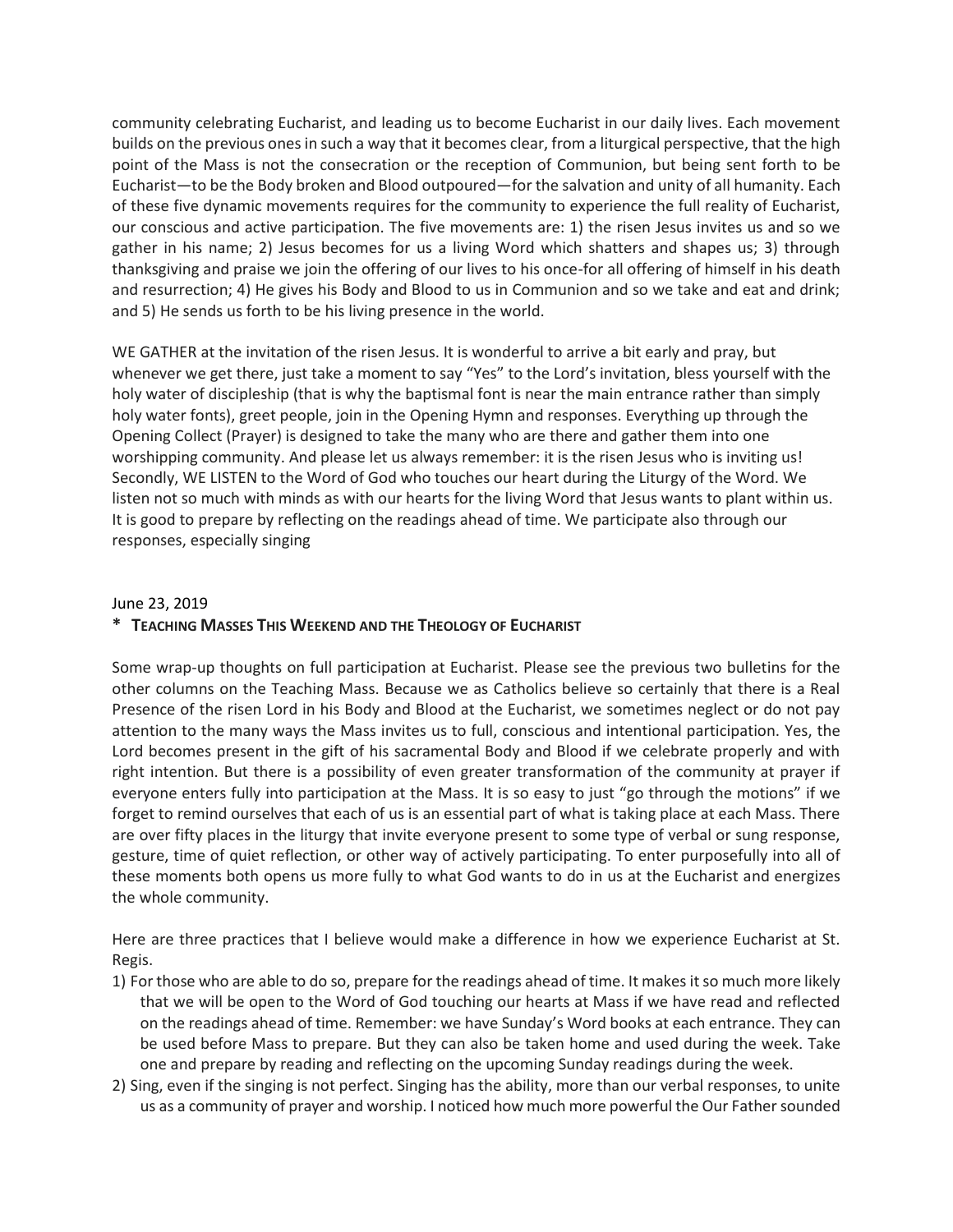when we chanted it during the season of Lent. No one needs to sing loudly, but everyone responding in song makes a huge difference.

3) Let verbal responses be intentional and enthusiastic. Can you imagine the difference it makes to a first timer or a guest to the parish when they hear enthusiasm in our responses? These people really want to be here! Be that joyful, energetic community of prayer and worship. After all, the risen Jesus is the one inviting us to gather. The Lord is the one trying to shape our hearts and lives through His Word and asking us to be open and to listen to His Word. Jesus, in his offering of himself eternally for the salvation of humanity, is the one inviting us to share in his offering of himself through thanksgiving and praise. Jesus is the one feeding us with his Body and Blood as we receive Communion. And the risen Lord is the one who goes with us, as we are sent forth from Mass to be his presence out to the world. Let us say "Yes" to the risen Lord in each of these moments by full, conscious and active participation in the Eucharist.

A final thought: Parents—dads please take note—you become an example to your children by how you actively participate in the Eucharist. They pick up very quickly whether you are there to "do a duty" or whether it is a conscious, faith experience for you. Also, it means that our children need to learn the responses. Go through them with your children, starting from a very young age. The Sign of the Cross, the times for "Amen," the words of the Gloria, "Thanks be to God" and "Alleluia" and "Praise to You, Lord Jesus Christ," the Creed, "Lord, hear our prayer," the words of the Sanctus ("Holy, Holy, Holy, Lord God of power and might…"), the memorial acclamations, the Our Father and Lamb of God—we need to help our children know these by heart so they can participate fully in the responses at Mass.

The weekly Sunday Eucharist is the heartbeat of the Catholic Christian community. For that heartbeat to be as healthy and strong as possible, it needs our full, conscious, active and intentional participation. Thank you.

#### June 30, 2019

## **\* A FOLLOW UP TO LAST WEEKEND'S TEACHING MASSES AND THE THEOLOGY OF EUCHARIST**

A number of people, after last weekend's Teaching Masses,

asked questions about the Mass which I would have loved to address during the Mass if there had been time. But I do not want such Masses adding more than a few minutes to our regular experience. I see the Teaching Masses, which I do every year on the feast of Corpus Christi, as having a cumulative effect. Ove the years, the core rhythm of the Eucharist—what I call Jesus' five invitations to us to become intentionally and purposefully his Body in that time and place and how the liturgy enables us to respond through silence, gestures, active listening, song, procession, and sung/verbal responses—gets repeatedly emphasized.

One of the most asked questions is why I insist that we not "go to the tabernacle" and use the hosts reserved there for Communion at Mass, unless it is necessary. Many say that they have never seen that before and they ask why I am so insistent. One answer is "that is the way the Church's own liturgical guidelines" envision it to be done. The Roman Missal, which contains the rubrics or guidelines for celebrating Mass, says that *"It is most desirable that the faithful, just as the priest himself is bound to do, receive the Lord's Body from hosts consecrated at the same Mass."* So, although it is not forbidden to go to the tabernacle, and many priests do so because there are so many extra already-consecrated hosts available, it is discouraged by the Church's own guidelines. At the same time, I am fine with priests not being slaves to such guidelines. I know I do not follow the guideline about having ministers of Communion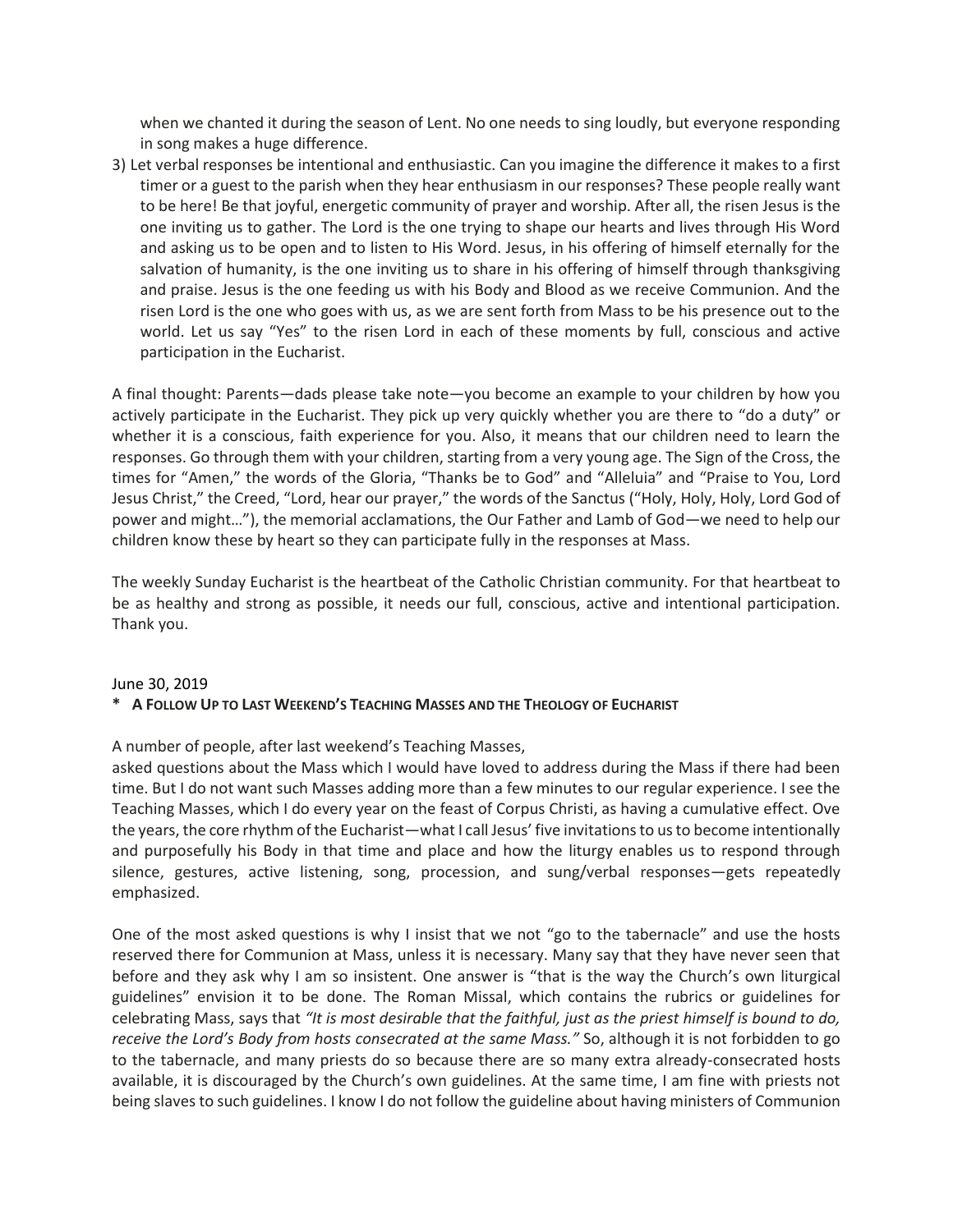approach the altar and come up and receive only after the priest has received. The intent behind that guideline was the worry that in some places of the world the distinct and necessary role of the priestcelebrant was being lost. The revised guidelines in 2002 emphasized a number of places where the priestcelebrant's unique role could be highlighted. It has not been my experience that my role or your understanding of the priest's unique and necessary role is in any way diminished by modifying that rubric slightly. It is not a matter of simply following or not following all the rubrics, but of understanding the theological intent of the Church's liturgical tradition so that when we celebrate the Eucharist we can be formed more easily and more deeply by the risen Jesus into his Body in that time and place. I think there are very important theological reasons for emphasizing the communion that results from receiving together rather than focusing so much on the priest's separate Communion, as well for using only the bread consecrated at the same Mass for Communion.

What are some theological reasons for not using hosts reserved in the tabernacle at Masses? For one thing, such a practice, in effect, turns Eucharist into a Communion service, as though there is no significant difference between Communion services and Masses. It also makes it acceptable to come into Mass as late as one wants, as long as one can receive Communion, as though our presence and active participation from beginning to end has no connection to what Jesus is doing in that time and place. Not using the bread consecrated at the same Mass contributes as well to a de-emphasis on the intrinsic communal nature of Eucharist. What the risen Lord does at Eucharist, he does with the community of people present there. The Church, in its liturgical tradition, recognizes this by having no guidelines for a Mass with only the priest present. The closest the Church gets is a Mass with one other person present, and she allows for a completely private Mass only if there is a "just and necessary" reason; for example, a priest who has been restricted from public ministry but is still a priest. Even for someone who is sick and cannot be at Eucharist, the Church envisions properly trained and delegated ministers of Communion to the sick being given hosts consecrated at the Sunday Mass and going out that day to distribute Communion to the sick or homebound.

Here is one way to highlight why Communion received at Eucharist from the bread and wine consecrated at that Eucharist is different from receiving Communion reserved in the tabernacle. If these actions are roughly equivalent, why not let priests consecrate thousands of extra hosts at one weekend Mass and then have as many Communion services as a parish wants on Sunday and the days following? Because such services can be led by deacons and trained lay ecclesial ministers, we could have Communion every hour on the hour, every day of the week, if the goal were simply to receive Communion. We could easily get Communion into many more people's lives. Why insist on the necessity and centrality of the whole community, even those who are not in a position to receive Communion, gathering for one of a very limited number of Eucharistic celebrations on Sundays, if the goal were simply to receive Communion? Another way to frame the conversation to make the same point: it would be more important for everyone to gather on Sunday and celebrate Eucharist—even if the vast majority of the community were not going to receive Communion—than for everyone to receive Communion but not celebrate Eucharist. Again, the point I am making is that Eucharist is about gathering and responding to the invitation of the risen Jesus to become more deeply his Body of Christ in this time and place. Communion is an intrinsic and significant part of that, but so is listening to his Word, offering together our lives in the Eucharist, and saying yes to becoming his body broken and blood poured out for the salvation of the world.

Theologically, then, Eucharist is the privileged way, established by Jesus, through which our own lives and every experience of our lives can become part of the once-for-all time, ongoing, eternal offering of Jesus for the salvation of the world. If we enter into the rhythm of the Eucharist—accept Jesus' invitation to gather in his name on Sunday, listen to his Word, join our lives through praise and thanksgiving to his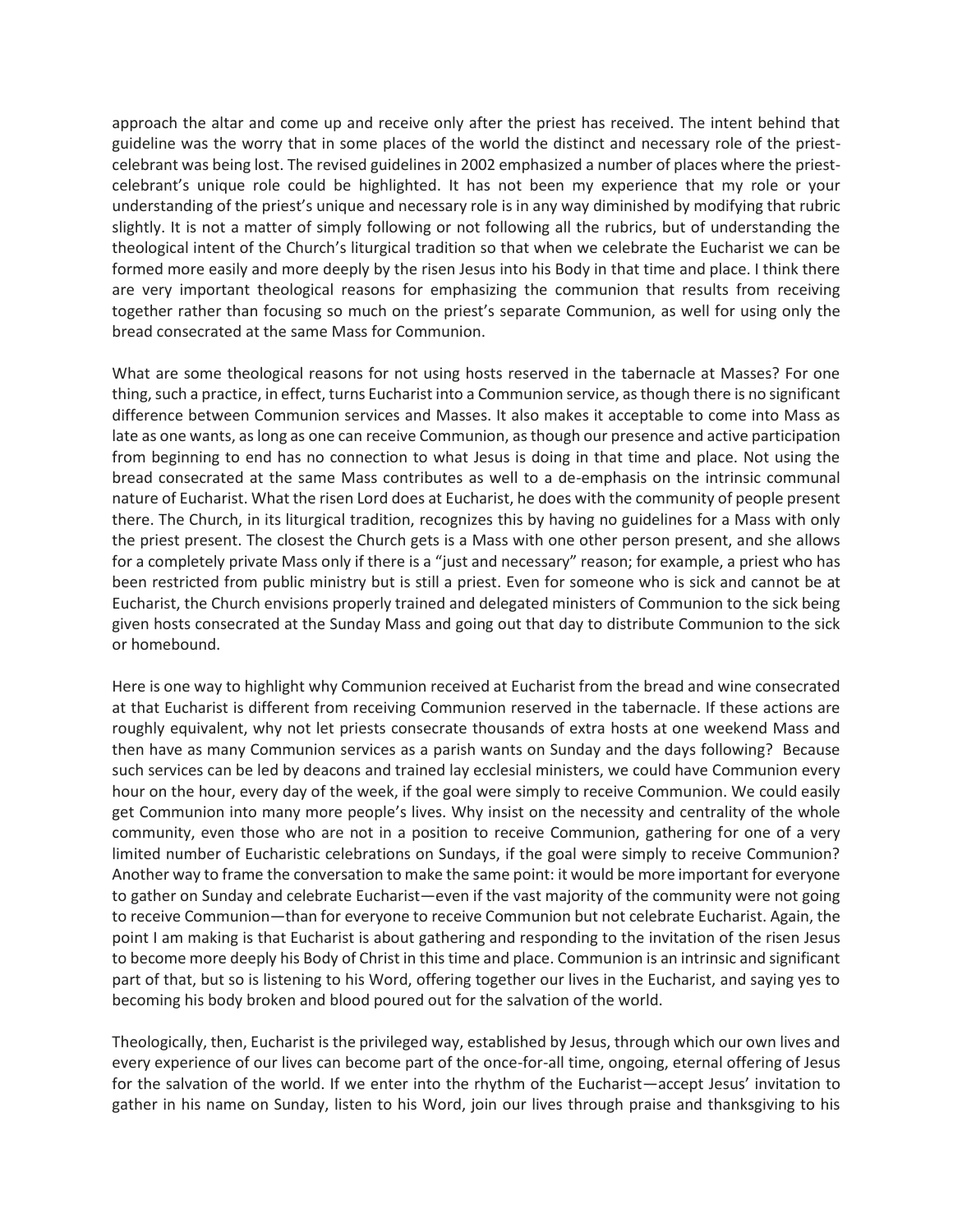everlasting offering of himself, say yes to his invitation to receive his Body and Blood and be sent forth to be that gift to the world—we are transforming not just ourselves but everyone who we have been connected to since the last Eucharist. Done weekly, which was the Church's wisdom from the beginning, we are never more than a few days away from having everything in our lives become part of that oncefor all, ongoing sacrifice of Christ. Even if we are not in a position to receive Communion or are not able to receive Communion at a given Mass, we are still part of the Church's gathering and contribute our experiences to what is being offered through the risen Jesus. Our presence becomes part of the communion of all others present.

In short, "my" personal Communion is never just mine alone. That is why, theologically, the Church is so insistent on the faithful at a Mass receiving Communion from the bread and wine consecrated at that Mass. Each of us becomes part of everyone's Communion at that Mass and taking Communion from the bread and wine consecrated at the same Mass is a truer symbol of that reality. That is also why the Church envisions all of us sharing a common posture (such as standing) or at least continued singing together until everyone has received Communion, before taking an extended time of personal, silent prayer. Until the last person has received, "my" Communion is not yet complete. It is always "our" Communion. Communion services and taking Communion from the tabernacle do not accomplish what the Eucharist does. Yes, we receive the gift of the risen Lord's sacramental presence in that Communion, but the Communion we receive is not the one we have contributed to and offered at that Mass. Receiving Communion outside of Mass or even praying in the presence of the exposed Blessed Sacrament can be an awe-inspiring gift, but it is not essential to the Church's life. Gathering weekly for Eucharist is.

How did we lose touch with the importance of being part of the total Eucharistic experience? That will be the theme of the next few weeks of my articles on Eucharist. It is an interesting story, both historically and theologically. I will be going pretty deep theologically for those who want a more comprehensive understanding. But I do not want to lose the forest as we explore some of the trees. Let us remember: the risen Jesus wants us there on Sunday; each of our life experiences is essential to the Eucharist; actively participating and helping the celebration be a joyful, united communal celebration makes a huge difference in everyone's experience of Eucharist; the goal of celebrating Eucharist is to become Eucharist for the sake of the world; and that is why we receive Communion, if at all possible, because with the strength of that gift of Communion and the support of the entire community as the Body of Christ, our lives will become a way that God transforms human history into the saving history of God's love for the world.

### **Theology of Eucharist (Continued)** July 7, 2019

Last week I asked a question — when, how and why did our understanding of the importance of participating fully in all parts of the Mass became truncated. In effect, truncated to two moments—the Consecration and/or Communion. Over time the involvement of laity decreased more and more, reducing their participation to being prayerful and passive spectators rather than active participants. In turn, the focus on the Consecration (with bells, raised host and chalice, sometimes incense) made it seem as though the Consecration—changing bread and wine into the Body and Blood of Christ—was why we celebrated Eucharist. With the emphasis on the moment of consecration came the development of the practice of adoration of the exposed Blessed Sacrament outside of Mass. Since many were receiving communion only rarely, that "spiritual communion" connected to viewing the Blessed Sacrament became more important than active participation in the Mass. Also, with the focus on the Consecration came the emphasis on the unique, essential role of the priest and a decrease in the essential participation of everyone else. It also led, especially in the last 60 years, slowly but surely, to a sense that receiving communion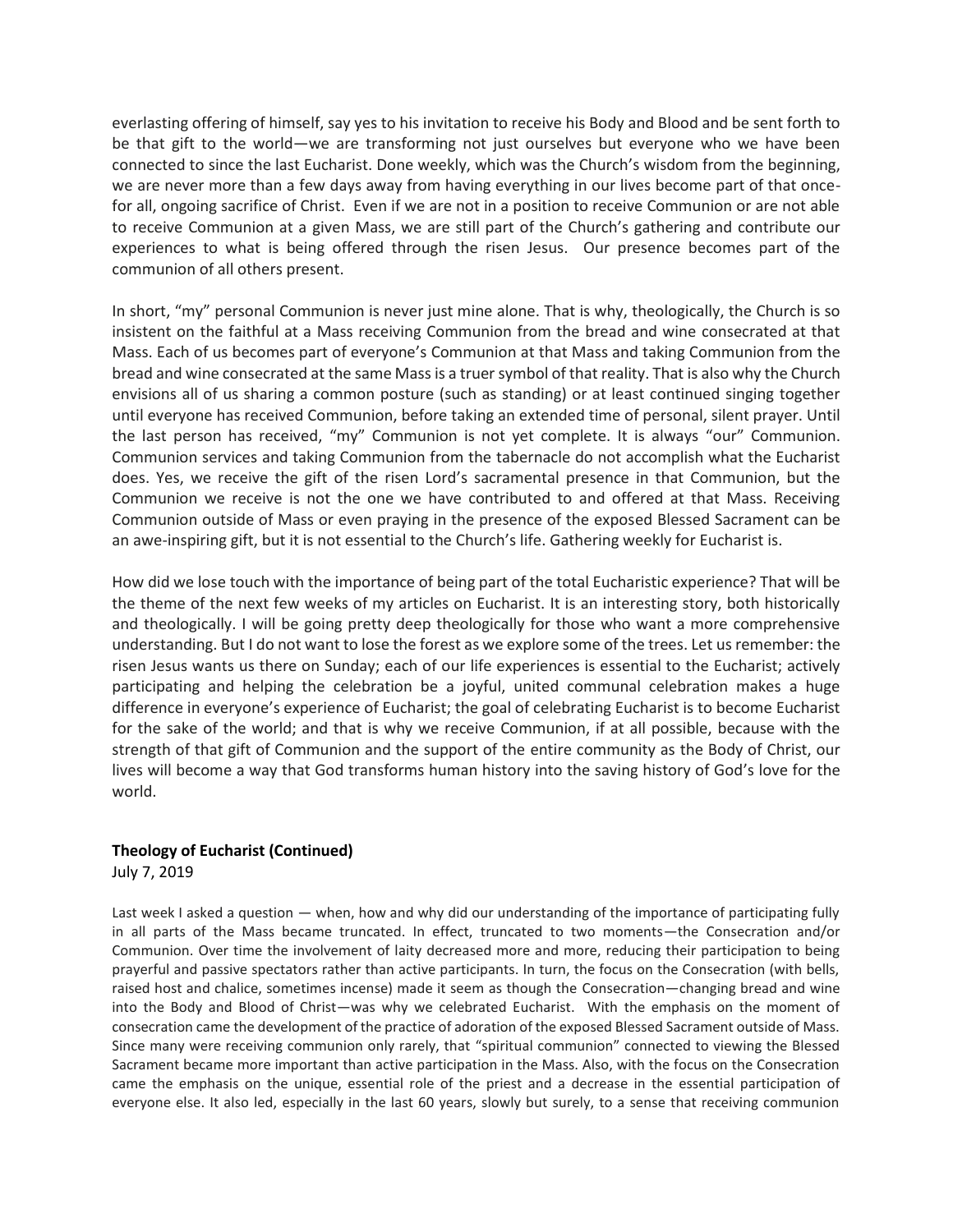outside of Mass in a communion service, while not the full Eucharist, had the same individual personal "benefit" as going to Mass.

Looking at the entire history of how the Church celebrated Eucharist, especially in the Middle Ages, can give us some insights into why over fifty-five years ago the Second Vatican Council established one key principle for any reforms made in the Liturgy: the full, conscious, and active participation of all the faithful in the liturgical action. Attention to that principal makes a significant difference in how we view and celebrate Eucharist. Understanding and fully embracing that principal would lead us to never be late for Mass or leave early. It would lead to everyone responding and singing, and trying to do so as one voice, one community. It would lead to a desire to be ready to receive communion, a preparation ahead of time of reflecting on the Sunday readings, and an eagerness to go from Mass believing that everything we do in daily life can be part of the unity and salvation of the world. In short, I believe that if we understand the importance of this principle and why it had to be re-emphasized at the Second Vatican Council, we would be in a good position to embrace what I was trying to stress at this year's Teaching Masses: the Eucharist is essential for the well-being of the Church as the Body of Christ; Eucharist and Communion services are not the same; the priest's role is essential, but so is the role of the whole community at Eucharist; the purposeful and active participation of everyone in the Sunday Eucharist makes possible the fullest living expression of the Body of Christ in the world; and your participation is important from the very first moment of the Mass until its conclusion.

Although there were many steps toward what happened in the Middle Ages, I will focus on the 13<sup>th</sup>-14<sup>th</sup> centuries and the theology of Eucharist which developed at that time and continues to influence how many of us in the present day view the Eucharist. In the Middle Ages theologians began to ask questions pertaining to the sacraments such as "which signs are the most important?" "How many sacraments are there?" "What exactly happens to water, oil, bread, wine, etc. when used in a holy way?" These became the stuff of debate. Out of such discussion comes the realization that certain sacramental events are more central to continuing the ministry and mission of Jesus Christ and some less so. The core actions become designated as our seven sacraments. The ones less so are called "sacramentals" (blessings, use of holy water, lighting candles, devotional prayers, the rosary, and so on). Sacramentals invite us to be open to God's gracious presence in our lives but do not guarantee it. Sacraments are considered "efficacious signs of grace"—that is, they truly bring about the presence of Christ not because we say so, but because Christ has promised it.

Along with such questions comes a desire in the Western Church for many distinctions, analyzing each of the sacraments and picking out exactly what is essential and what is not; which words are key and which are not; what the effect of each sacrament is that distinguishes it from the other sacraments, and so on. A three-fold understanding of the sacraments will result, which still influences us to this day. The 13<sup>th</sup>-14<sup>th</sup> century theologians will distinguish between (1) the "sign alone" (*signum tantum*), (2) a middle reality which has a bit of the character of a sign and yet contains a bit of the effect that the sacrament is intending called a "sacramental reality" (*res et sacramentum*), and (3) the "final reality" intended by the sacramental action (*res tantum*).

- For baptism the "sign alone" is seen as the action of water poured or immersion along with the spoken words "I baptize you in the name of the Father, the Son, and the Holy Spirit." The "middle or sacramental reality" is the character or so-called "indelible mark" on the soul. It is seen as accomplishing a new reality (taking away original sin and orienting us to a life of grace), but still only a sign of the potential full Christian life. The "final reality or effect" is a full, mature sharing in the life, death and resurrection of Jesus throughout our life that makes us ready for eternal communion with God.
- For Eucharist the "sign alone" becomes identified most particularly as the bread and wine offered by the priest with the words of consecration. The "sacramental reality" is then the Blessed Sacrament, the bread and wine that have become the body and blood of Christ; a change for which theologians coined a new word 'transubstantiation.' So, a new reality has been given, but not yet the final reality. The "final reality" is the union of the Church as the Body of Christ living their lives as Eucharist for the salvation of the world.

Notice, however, three less than desirable developments that happen in the western Church's practice of the sacraments, working with such a three-fold distinction. First, how easy it is to stop at the middle reality that is not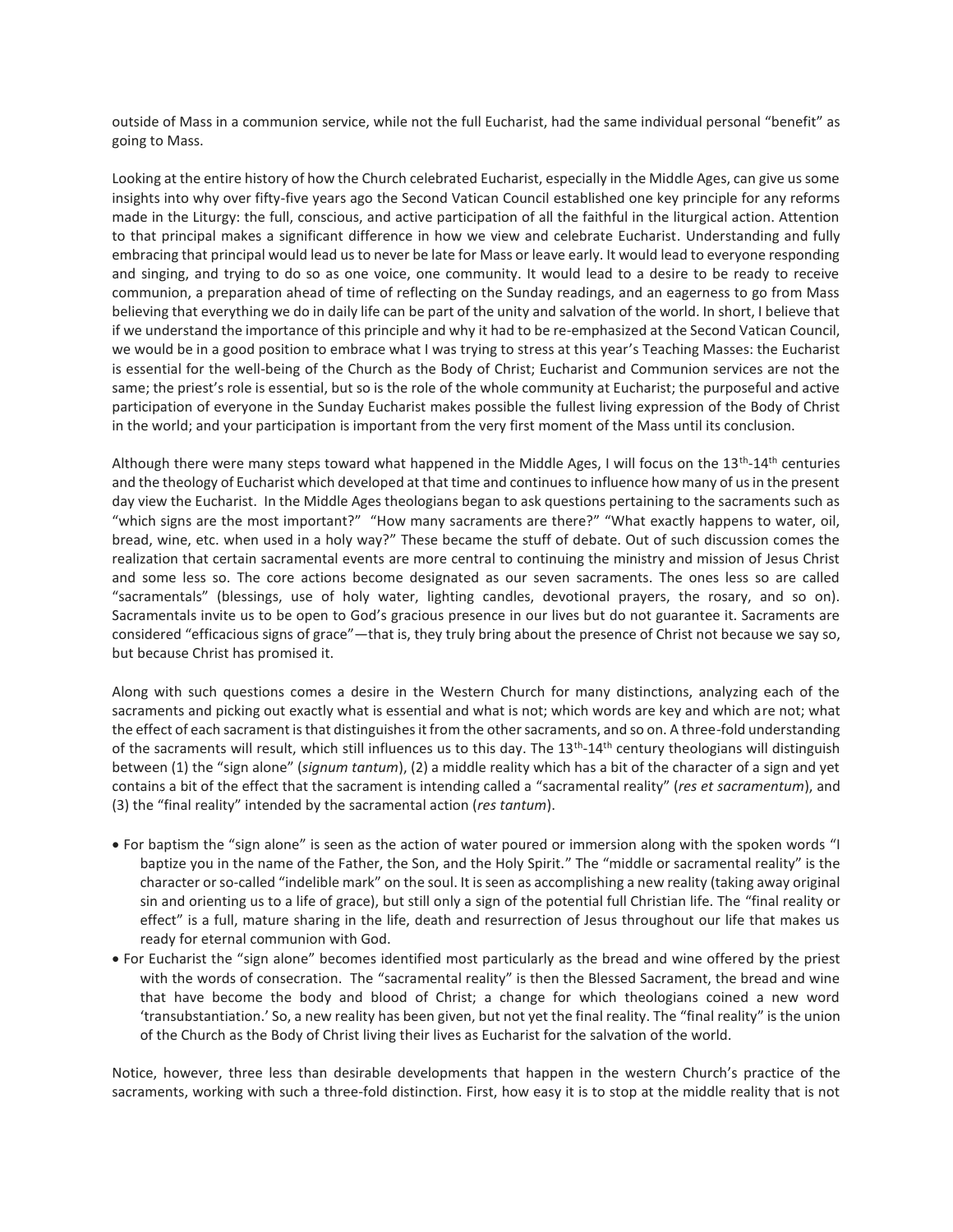yet the full meaning of the sacrament, because something new has happened by the grace of God. Original Sin has been taken away (Baptism); the bread and wine have been transformed into the body and blood of Christ (Eucharist); an unbreakable, permanent bond has been created (Marriage), sins have truly been forgiven (Reconciliation), the Holy Spirit has been given in a full way (Confirmation), and so on. In a sense, these are "guaranteed" to have happen by the presence of Christ (the term used is *ex opera operato*). Secondly, because these things happen as long as the minimum necessary actions, signs, and words are used, theologians and canon lawyers begin to focus on the minimally necessary words and actions, as though that is all that matters. The vibrant, creative, maximal celebration of the sacraments is lost. Baptism can be divorced from the community and done in a back corner of a church with nearly no one from the community present. Eucharist can be done quickly and in a language that almost no one understands, as long as the proper words are said by a priest. Confession can go from a more public, community sacrament to an individual, private sacrament. The sense that sacraments "make" the Church is lost. And thirdly, who is essential in most sacramental actions? The priest. With these theological developments comes the deemphasis on the important participation of the lay faithful and an increasing emphasis on the uniqueness of the priest, especially in terms of his "power" to change bread and wine into the Body and Blood of Christ and to absolve sins. Only the priest needs to receive Communion. Only the priest receives under both forms. Only the priest reads the readings and says most of the prayers, and so on.

These developments influenced the Church for centuries. When the Protestant Reformation challenged some of these negative developments, the Council of Trent tried to institute some needed reforms. But in order to emphasize how the Catholic understanding of sacraments differed from a Protestant understanding, the Church found itself reinforcing a sense of the automatic nature of sacramental effects rather than recapturing a more robust and full appreciation of the whole community's involvement in the sacraments. More next time.

#### July 14, 2019

### **\* THEOLOGY OF EUCHARIST (continued)**

Please see previous bulletin for the start of these ideas. In that bulletin article I looked at how the medieval Church developed a systematic understanding of our seven sacraments. They tried to come to a theological understanding which could explain how each sacrament guaranteed (*ex opere operato*) that some new experience of God's saving grace has been accomplished if the sacraments were properly done. This systematic understanding looked at three "parts" to every sacrament. 1) The "sign alone," which was the minimum necessary external symbols and words needed to make it an authentic sacrament. 2) The resulting immediate reality (the Blessed Sacrament in Eucharist, the indelible mark on the soul in Baptism, the character imparted by the Holy Spirit in Confirmation, and so on) which is a new reality but still pointing to a greater effect the sacrament is to produce. 3) And that greater "final reality" (for example, not just the transubstantiation of the bread and wine at Eucharist but the transformation of us into the Body of Christ, who in turn work for the unity and salvation of the whole world).

Properly understood and lived out, such a systematic view of the sacraments could be quite dynamic. We would never simply baptize an infant, but be attentive to the whole family and community faith environment needed to bring that infant to a mature adult faith. We would never think of Eucharist as ending at a devotion to the Blessed Sacrament or receiving Communion (as important and spiritually fulfilling as these practices are), but as flowing over into our daily lives lived as Christ's Body and Blood for others. We would see the sacrament of Marriage as a daily yes to our spouses and not just a vow made years ago. We would experience the sacrament of Penance not just as a way for our sins to be forgiven, but as a calling to help bring the ministry of Jesus' reconciliation to the whole world. And so on. But in practice, this medieval understanding of sacraments became connected to a philosophical development called nominalism which emerged hand-in-hand with the growing importance of canon (ecclesiastical) law. These two realities reinforced a view of the sacraments as rites to be performed correctly as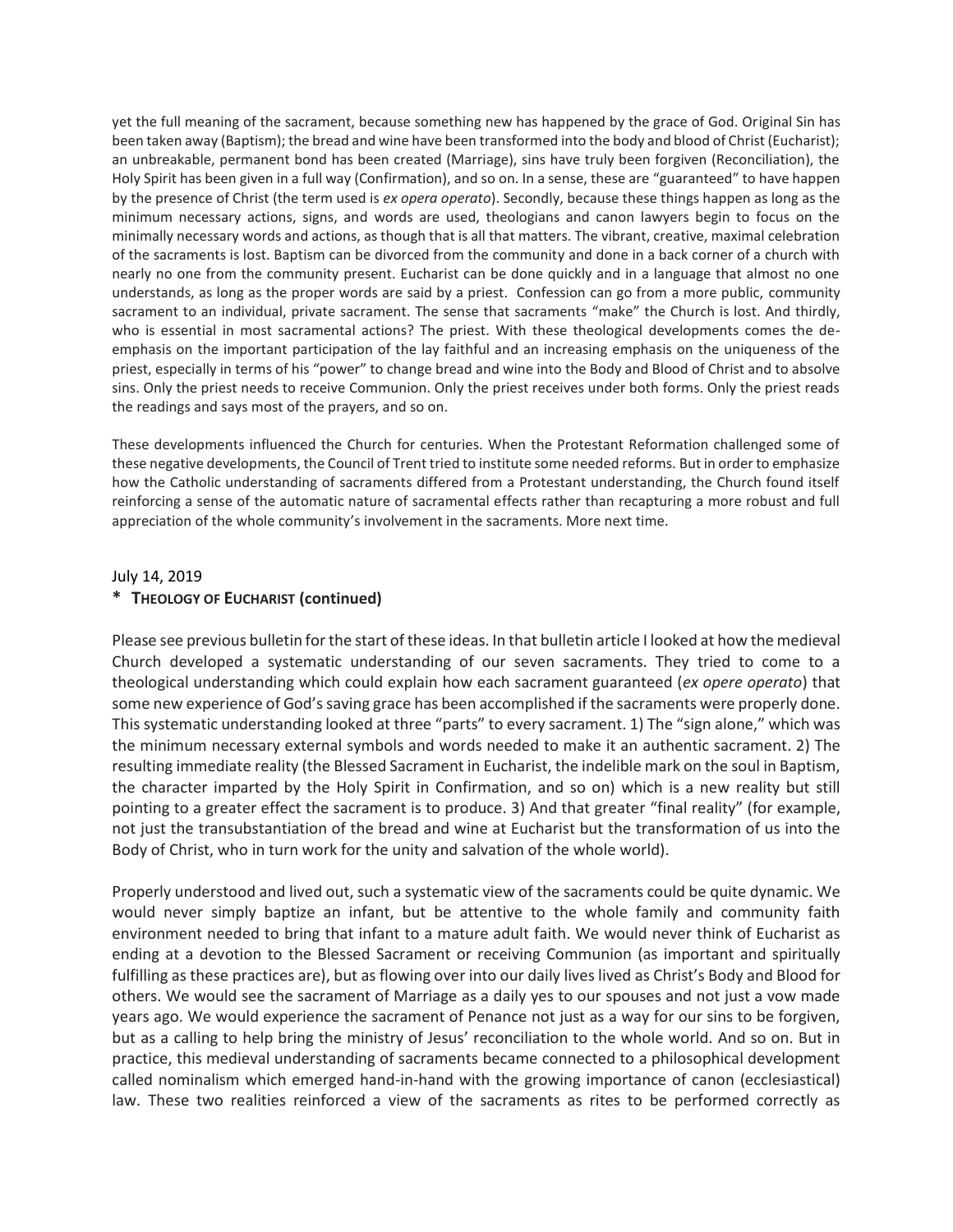prescribed by the proper church authority, according to a strict set of minimally necessary guidelines (rubrics), with the focus on the "automatically guaranteed" spiritual middle reality mentioned above. Because there was no really objective way to measure how well the "final reality" intended by a sacrament was accomplished, theologians and canon lawyers tended to emphasize what could be objectively assessed—the minimum necessary words, symbols and actions needed so that the so-called middle reality (*res sacramenti* or *res et sacramentum*) had taken effect.

In Eucharist these concerns meant focusing on those words and actions, which guaranteed that the bread and wine became the Body and Blood of Christ. The focus of the Eucharist thus shifted to the reality of the Blessed Sacrament and to the moment of consecration and to the priest's words and actions to the exclusion of the whole community's participation. The Liturgy of the Word became secondary to the Liturgy of the Eucharist. For many it was more important to see the raised host and chalice (thus the advent of bells at the consecration and the practice of incensing at that time) than to receive Communion. For priests it became more and more important to focus on the correct saying of words and use of correct gestures, even if most of the people could not hear or see them or were even invited to be there. A Mass by a priest with one server had the same "infinite" value as a Mass with the whole community present, so it did not matter how good the sermon/homily was, how strongly the priest prayed out the prayers, how involved the people were—just so the priest did the proper rituals. Similar trends developed in the celebration of the other sacraments.

There is nothing complete or absolute about this three-fold schema for understanding the sacraments stemming from the Middle Ages. Earlier theologians made no attempt to be so precise as to the when and how or even the number of sacraments. The Second Vatican Council, accepting the defined nature of seven sacraments, defines the ordination of the bishop as a separate sacrament from that of ordination of a priest (a theological question that had never been defined prior to the council) and drops any understanding of sub-deacon as a separate ordination category. In other words, there continues to be developments in our theological understanding of the sacraments. Vatican II also treats the sacraments in their entirety and speaks about the Church as a whole as a "universal sacrament of salvation." There is a renewed appreciation not just for what is "minimally necessary" for a valid sacrament, but for maximizing the signs, symbols and rituals in all sacramental celebrations. There is, most importantly, an appreciation not just for the necessary role of the priest but also of the full, conscious and active participation of all the faithful in celebrating a sacrament together as a community of disciples.

Consider two Masses. At one no one greets anyone else, everyone sits a fair distance apart, no singing is done, responses are lackluster and said as individuals with no attempt to be one voice, the priest prays rapidly and indistinctly, the lector is unprepared and uninspiring, as is the priest in his homily, no one participates as Communion minister, greeter, usher, cantor, sacristan, or server, at the end all either pray privately or quickly leave, but all the prescribed words and actions are done. At another, many have read the readings ahead of time and reflected on them, reach out in greeting to others in the community, especially newcomers and strangers, sing robustly and answer as a united community all the responses, some participating as well-prepared lectors and other liturgical ministers, many talk and linger at the end, and so on. On one level they are the same. Jesus is truly present. What guarantees the effective presence of Jesus at the Eucharist has been done at both Masses. Yet, the experience of the Eucharist is vastly different. What is a little sad, for me, is that a number of Catholics would prefer the first type of Mass over the second because it would be done much more quickly and not have much focus on being a community together. Because the Mass has been done validly and legitimately and reception of personal Communion is possible, all the rest seems like extraneous add-ons for some, so conditioned did we become to that medieval understanding of sacraments and how to celebrate them.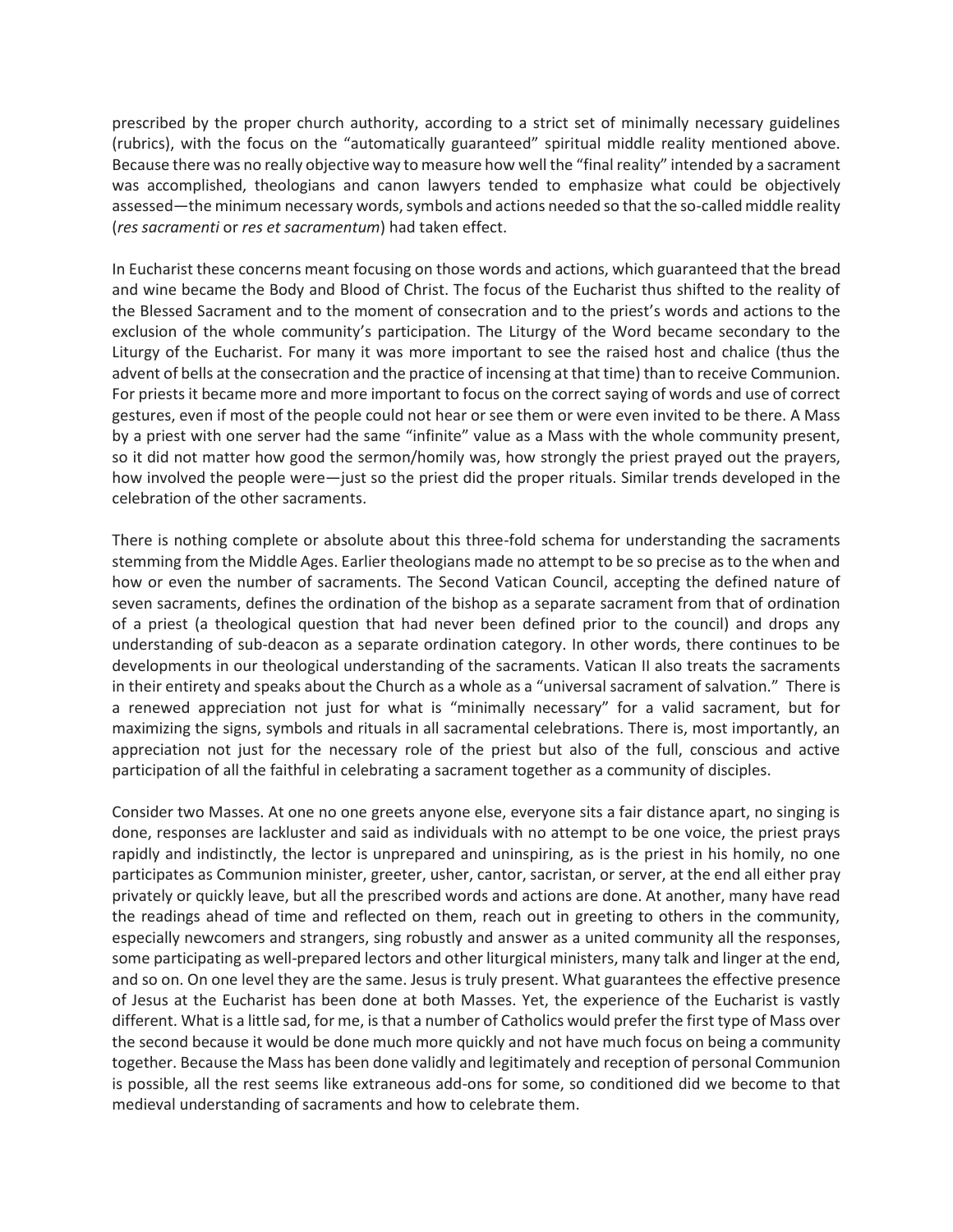The changes after the Second Vatican Council re-focus us on all the words and gestures, signs and symbols as elements of what the risen Jesus is using to form us as his Body and connect all that we are to his oncefor-all sacrifice. The fuller the sign, the better. Good preparation by priests, lectors, and everyone involved in that Mass; gathering as a community and not just as private individuals; strong responses and singing in relatively close physical proximity to each other; actively listening and participation in the gestures of the Mass—all of this not as an add-on but integral to the fullest celebration of Eucharist possible. This renewed attention on the full sign of the Eucharist has been a huge blessing for the Church. Yes, some liturgists go too far and make the external sign everything or get upset when everything is not perfect. And, yes, we can no longer expect the Mass to be an individual exercise of prayer or a quiet time where people will simply leave me alone and let me pray! At the same time, we must never forget that this attention to maximizing the words, gestures, symbols and rituals (the "sign alone" in that medieval understanding of the sacraments) is to lead us through a sacramental reality to a final and full effect. If we have the grandest liturgies of all but end up as a community that does not show forth Jesus' inclusive, healing love, then we have missed the boat. More next time.

#### July 21

## **\* THEOLOGY OF EUCHARIST (conclusion)**

Please see previous bulletins for earlier articles or go to stregis.org and under "News" find the Pastor's Perspective post labeled Archives/Series of Articles.

In the end, the goal of Eucharist is to send us forth as joyful disciples on a mission—the mission of intentionally continuing the ministry of Jesus, a small but essential part of God's way of bringing salvation and unity to the world, not necessarily by huge efforts, but in all the little things we do each day. As mentioned previously, in the course of our history as the western (Latin-rite) Catholic Church we became so focused on making sure that the bread and wine were truly consecrated and became the Blessed Sacrament that we often lost sight of the importance of everything else that happens at Eucharist. Or, we became too scrupulous that everything had to be done in a very specific way so as not to jeopardize the guaranteed presence of the risen Jesus that would result at the Consecration, as though Eucharist is about external words and rituals done by the priest rather than about the living presence of the risen Jesus at work in all of us. And, if the bread and wine were truly consecrated, many thought the Mass had achieved its purpose, whether we received Communion or not, united as a community or not, lived the Eucharist in our daily lives or not. Searching for a way to name that belief, western theologians in the middle ages coined a new term "transubstantiation," in order to highlight that something essential, something substantial, had changed. Gathered in the name of the Lord, doing what he asked the disciples to do, led by a properly ordained priest, the bread and wine, though still materially in the form of bread and wine, can no longer be appropriately understood as bread and wine. It has become the substantial presence of the risen Lord, his Body and Blood, his Real Presence.

The Catechism of the Catholic Church talks about Real Presence in this way: *"This presence is called 'real' by which is not intended to exclude the other types of presences as if they could not be 'real' too, but because it is the presence in the fullest sense: that is to say, it is a* substantial *presence by which Christ, God and man, makes himself wholly and entirely present."* (#1374). This alerts us to the fact that the Lord is also truly present in many other ways, among which the Church highlights are his presence in the assembly of faithful gathered, in his proclaimed Word, and in ministry of the priest celebrant. But clearly our Tradition has especially focused on and even cherished that real, sacramental presence of his risen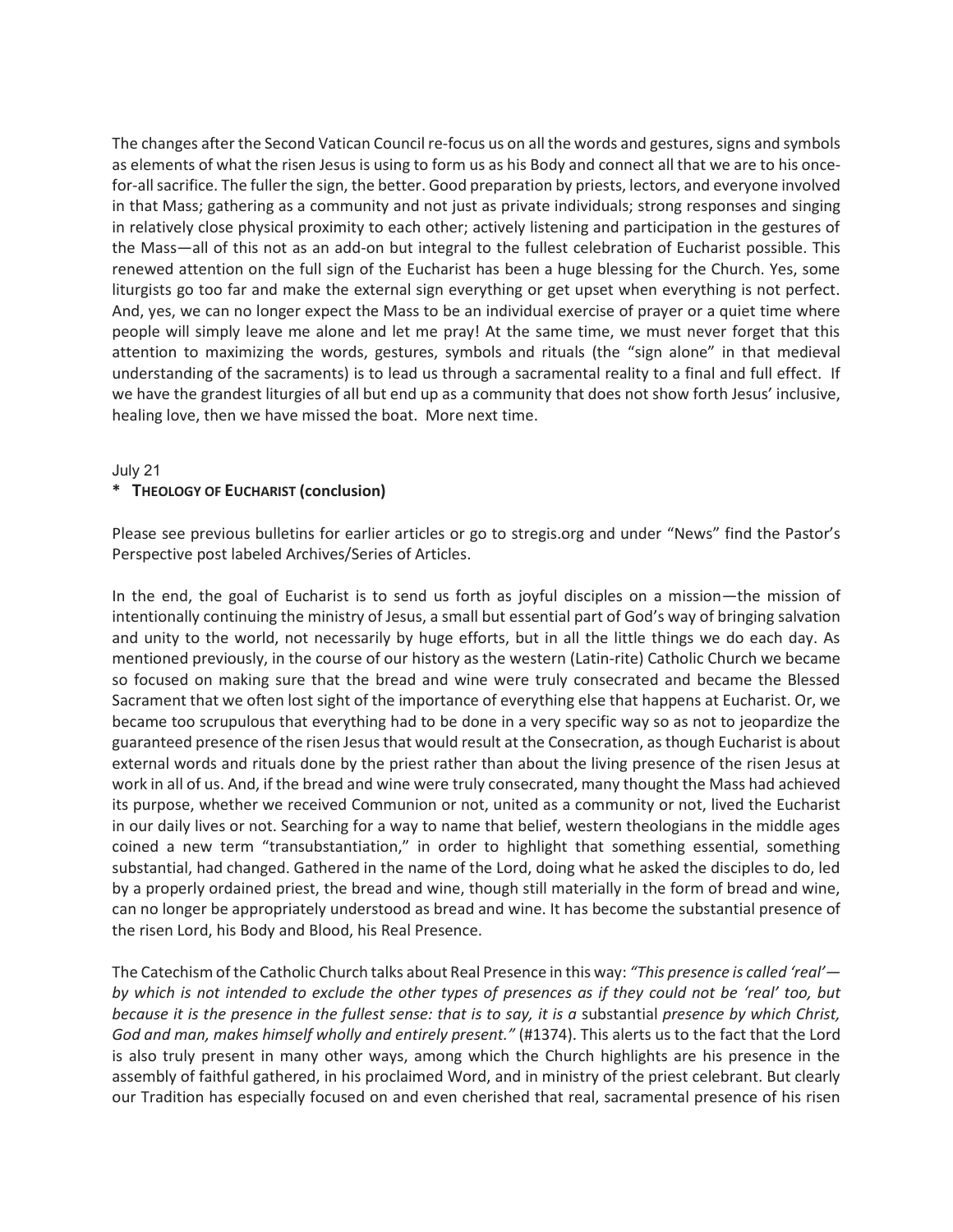Body and Blood under the form of consecrated bread and wine. It has led to the care we show the consecrated elements and to the beautiful practice of Eucharistic devotion and adoration. But, unless properly understood and lived, such a focus on the Real Presence can distort how we enter into the fullest celebration and understanding of Eucharist as possible.

If you ever wondered where the habit began of leaving right when Communion starts, it was due to this focus on the consecration as the high point of the Mass. Or the belief that the Offertory (Preparation of the Altar and Presentation of the Gifts) part of the Mass was more important than the Liturgy of the Word. You could miss the whole Liturgy of the Word and still only commit a "venial" sin, it was said, but miss the Offertory and it turned "mortal." Or, not receive Communion and leave early and again a "venial" sin, but miss the Consecration and it was mortal. The good news or silver lining in all of this is, as mentioned above, that there came into our Catholic faith a dead-certain faith in the risen Lord's real presence in the consecrated bread and wine. That is a gain and gift to Christian faith that Catholics have to offer, but it should not stop there.

If we do not gather for Eucharist primarily so that bread and wine are consecrated and available for Communion, why then do we gather? We gather for and do Eucharist to be faithful to what Jesus asked the apostles to do. We gather and do Eucharist because that is the pre-eminent way that the risen Lord made his presence known to the Church from the earliest times. It is significant that Jesus gave special meaning to the blessing with the bread and the blessing with the cup of wine. It is very significant that he chose the setting of a meal. But these blessings (our consecration) and our eating/drinking Communion are part of a larger whole in which the Lord is fitting us together as a people, forming us by his Word, praying with us and offering our lives to the Father, feeding us with the gift of his Body and Blood, and sending us forth not simply as individuals but as a community, the Body of Christ, to be broken and poured out for others.

At every Eucharist it matters to the Lord that we are there and ready to connect everything in our lives to his once-for-all eternal offering. Yes, in the course of the celebration of Eucharist bread and wine become more than just a symbol of our offering; they become the very gift of the risen Lord's Real Presence to us. In the course of the celebration

of Eucharist it is important, if we can, to be properly disposed so that we can receive that gift at Communion. But it is our lives as they are, uniquely at that moment, that the Lord uses to transform the bread and wine, not simply some magical words of the priest. The deeper we understand that, the more we will know (and want, I hope) to participate consciously, actively, fully. We will move from being spectators or feeling disconnected from what is happening to recognizing that we are essential to what is happening. Each Eucharist is unique to that community at that time, because we never come to the Eucharist exactly the same each time. New life experiences, different people, new challenges—all shape what Eucharist is each time.

So, yes, the Lord is taking "John's" struggle at work last week, "David's" regret at hurting his family on Tuesday," Jane's" worry about a job, "Lucy's" devastation at losing her mother yesterday, "Bob's" discovery Friday that he has cancer, "Mary's" grief in going through a divorce, "Jimmy's" pride at doing well at baseball Saturday, "Miriam's" joy of being asked on her first date, "Reggie's" love for music that led him to practice many hours that week and so on. The Lord is taking all of that and more and making it the "stuff" of Eucharist. That is what is transformed into the Body and Blood of Christ, not simply the bread and wine.